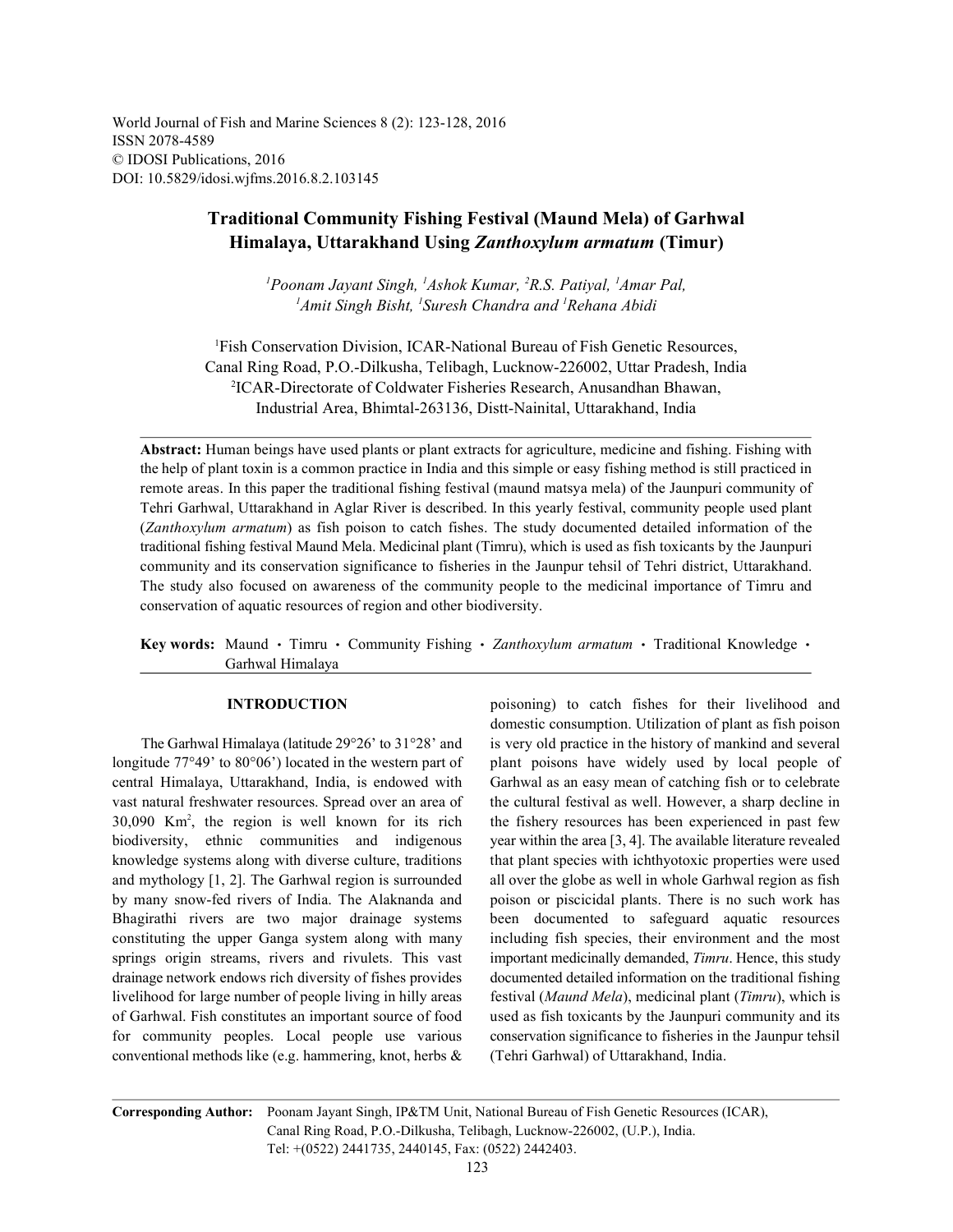*World J. Fish & Marine Sci., 8 (2): 123-128, 2016*



Fig. 1: Timur plant: (a) *Zanthoxylum armatum;* (b) Timur powder used in fishing festival

traditional fish folk, *Maund (Matsya) Mela* is a yearly Himalayan range in the northeastern part of India community fishing festival of Gharwal region of (e.g., Naga Hills, Meghalaya, Mizoram and Manipur). uttarakhand, was started around a century back by the *Timur* is used in curing various common ailments such as ruler of Tehri, Raja Sudarshan Shah, during pre- toothache, common cold, cough and fever, as it is Independence era. The festival has a historical bearing, believed to give warmth to the body. To cure toothache, the Maharaja used to inaugurate the festival for collecting a fresh or dry fruit is pressed over the affected tooth and tax imposed on fishing as Maund. The event was also a is kept in position till it loses its pungency. Young shoots place to settle old scores but, due to disputes feuds king of *timur* are used as toothbrushes. Recently people have stopped the festival. Then, again on the request of also started to use powder made from the dried fruit for villagers and on written consent to maintained law cleaning teeth. Common stomach complaints are treated enforcement the king re-inaugurated the event in 1946- with *timur* soup [7]. It contains volatile oil with active 1947 [5]. He dedicated one day which usually falls around constituents such as Linalool, limonene and lignin. It also pre-monsoon period of each year as "Maund" to fishing possesses antilarvicidal, antifungal, hepatoprotective and on the popular demand of the local villagers. This was the allelopathic properties. opportunity for the villagers to seek blessings from the Maharaja and see him in person. Maund is a local term **MATERIALS AND METHODS** meaning the state of drunkenness or addiction. The region has its own traditions, festivals and culture. Each The study was documented in Jaunpur block during year this festival celebrates in different rivers, streams and June 2015. Jaunpur block (30°19'55" N latitude and rivulets of Garhwal region. This unusual fair, attracts 78°04'44" E longitude) is situated in Dhanaulti Tehsil of thousands of people from local tribal community of Tehri Garhwal district of Uttarakhand state, India. It is Garhwal. Thousands of villagers from Nayar Ghati (Pauri), located 38 km towards west from District head quarters Jaunpur (Tehri), Rawain (Uttarkashi) and Jaunpur-Bhabar Tehri and 34 km from State capital Dehradun towards (Dehradun) were participate in this festival. The South. The block is consisting of 266 villages bounded by preparation for the festival begins a month before the Mussoorie Tehsil towards South, Thauldhar Tehsil actual day of the festival, when one chosen village is towards East, Dunda Tehsil towards North, Naugaon given the task to prepare Maund powder using the stem Tehsil towards North in Table 1. The block is a tribal bark, leaves and pounded seed of the "Timru" plant. village of Jaunsari community with population of 72, 219

(syn. *Z. Alatum* Roxb.) is a shrub belonging to the family Pandavas family and they claim to be claim to being a *Rutaceae* (Fig. 1a & b)*.* Local name of this plant are: pure bred Aryan race and descendants from Pandavas. *Tejphal* (Hindi), *Tejowati* (Sanskarit), *Mukthrubi* An important aspect of Jaunsaries culture is festive sports (Manipur) and *Timur* (Nepal) [6]. It is found in the warmer like *Maund Mela*. Aglar River is a major Himalayan valleys of the Himalaya, ranging between 1000-2100 m tributary of the river Yamuna. It rises as a number of small above sea level. It also grows in the Eastern Ghats in streams fed by underground water on the western slopes

**History of Maund Festival: Traditional Beliefs:** The Orissa and Andhra Pradesh at 1200 m and the lesser

**Impact of Timur:** *Timur* or *Zanthoxylum armatum* DC household [8]. Jaunsari is principal tribe of the covering an area of  $30,247$  Km<sup>2</sup> together with 12,066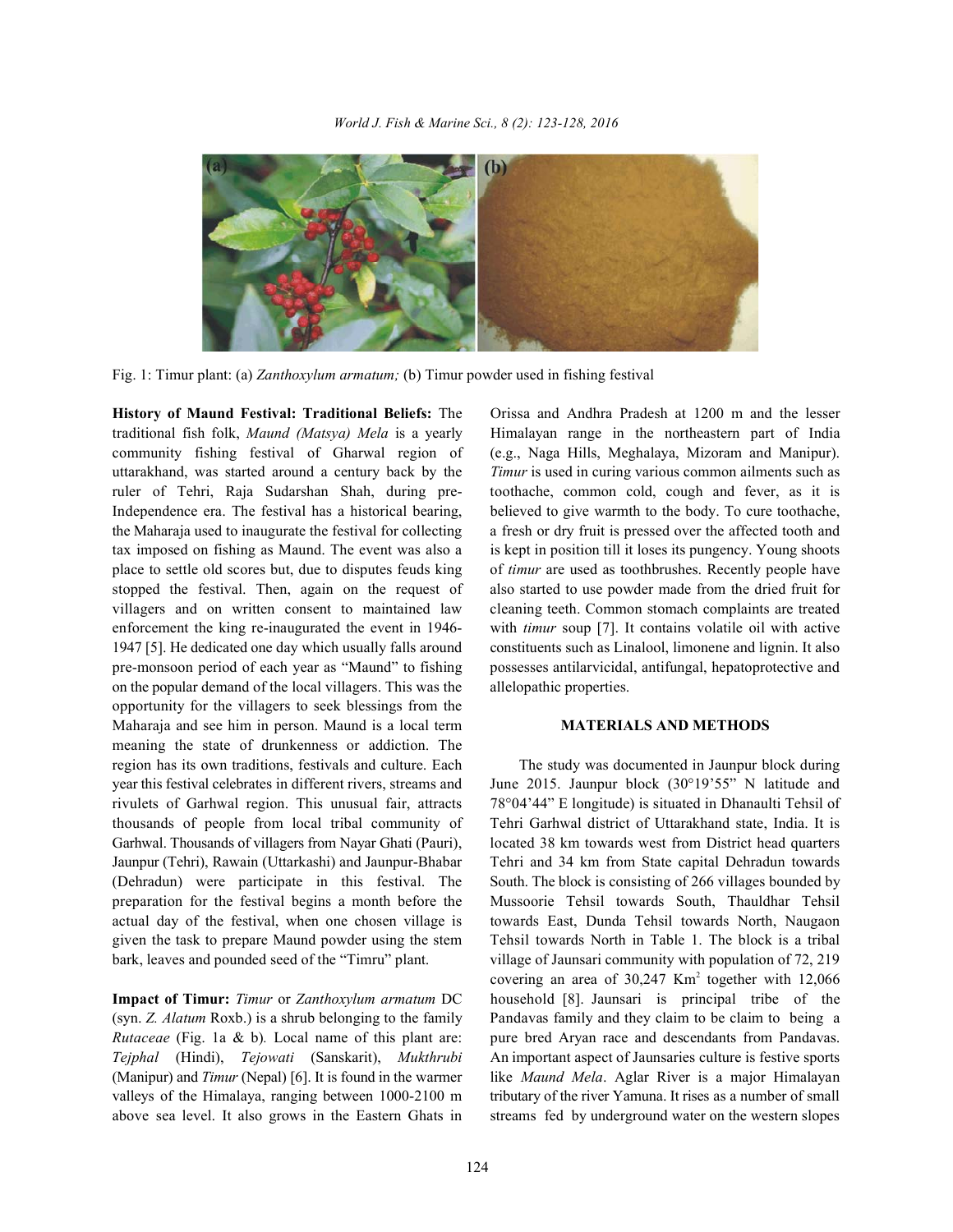| Village Names     |             |              |                 |                  |
|-------------------|-------------|--------------|-----------------|------------------|
| Aginda            | Daangu      | Kandajakh    | Masras          | Sainji           |
| Agyarna           | Dabali      | Kandi        | Mathlaoun Talla | Sartali          |
| Alamus            | Dandakibeli | Khairar      | Malla           | Satengal         |
| Bait              | Devan       | Khaneri      | Matli           | Semwalgaon Palla |
| Bamangaon         | Dhakroli    | Kharaksari   | Mawana          | Sendul           |
| Banda Lagga Bait  | Dhanchula   | Kharson      | Mogi            | Sinjal           |
| Bandasari         | Dhoulagiri  | Khas Kudaun  | Moldhar         | Sirsh            |
| Bangar            | Domsi       | Khatt        | Mundni          | Siya Kempti      |
| Banglow Ki Kandi  | Dunda       | Khera        | Munglodi        | Suransu          |
| Bangsil           | Dwargarh    | Khyarshi     | Myani           | Syalsi           |
| Bel               | Fedi        | Kokliyalgaon | Nain Gaon       | Takarna          |
| Bhaim             | Fidogi      | Kot-shrikot  | Naughar         | Tegna            |
| Bhal              | kimora      | Kund         | Nawadidhar      | Tator            |
| Bharwa Katal      | Gaid        | Kund Dasjula | Nawagaon        | Tewa,            |
| Bhatoli           | Gareth      | Kyari        | Ontan           | Than             |
| Bhatwari          | Gawana      | Lagrasu      | Pali            | Thapla           |
| Bhediyana         | Gharara     | Lagwalgaon   | Pantwar         | Thatyur          |
| Bhutgaon          | Ghena       | Lalotna      | Papra           | Thik             |
| <b>Bhutsi</b>     | Ghodakhuri  | Malla        | Parori          | Timliyalgaon     |
| Bhuyansari        | Goran       | Maid         | Pav             | Toliya Katal     |
| Bichhu            | Hatwalgaon  | Mair         | Ragargaon       | Uniyalgaon       |
| Biror             | Haveli      | Makhret      | Rampur Negiyana |                  |
| <b>Bisthaunsi</b> | Jargaon     | Manjgaon     | Rautukibeli     |                  |
| Brahmsari         | Jaunpur     | Marara       | Rayat Gaon      |                  |
| Burari            | Jaydwar     | Maror        | Ringalgarh      |                  |
| Chamasari         | Jinsi       | Marora       | Sabli           |                  |
| Chanangaon        | Kalaban     | Mason        | Sadav           |                  |

Table 1: List of villages encircled by Jaunpur block

the plant and dried for a day. Following that, it is ground and hooks to catch fishes for their livelihood. However, in the various gharats or water mills. Because the trees during this maund festival, they practice community bear fruit during the monsoon season, the berries are fishing. The community fishing festival of Maund is associated with the concurrent Krishna Janmashtami celebrated on 28 June, 2015 into the Aglar rivulet near festival. The twigs are kept in houses to keep away the Pantherkot (Fig. 2a). The festival began through beats of evil spirits. Local people use its seeds to make tooth local drums and bagpipes at 11:00 AM along with women powder. The host village arranges for 8-9 tonnes of Timru folk, cultural program and traditional rituals from 'Maujkot powder which is thrown into the River after the customary Patal Ki Tal' in which 4000 fishermen of Jaunpur rituals. The biological potential/significance of throwing participated with enthusiasm and fervour. This year the 8-9 tones of grounded bark into the river costs to event was organized by Sivad Patti (20 Villages) around biodiversity of the plant which otherwise could have been Nainbag area, located within 30 Km from the festival

of the ridge separating the drainage of the Yamuna and used for medicinal purpose. The quantity of powder used Bhagirathi to the west of Tehri. Primary information on does not justify the end of killing fish by using a fishing festival and traditional culture system associated medicinal plant. The burden is on the ecosystem as it is with it was collected through intensive field survey in losing its floral and faunal biodiversity cost to the Aglar Rivers as well as interaction with local participants environment. The Timru consist of different active and prominent citizens from Jaunpur or nearby village for ingredients (alkaloids, resin, tannin, saponin, nicotine & studying traditional beliefs concentrated among people diosgenin) forms a muddy impenetrable layer over the that timur has no harmful effects was also performed water surface. The layer depletes the river's dissolved through focused group discussion. oxygen reserve and suffocates the fish and all other **RESULTS** river, the fish are unable to breathe inside the water and aquatic creatures in it. Once the powder is thrown into the so they come right up to the water surface.

The powder is mainly prepared by peeling the bark of The villagers of Jaunpur block usually use cast net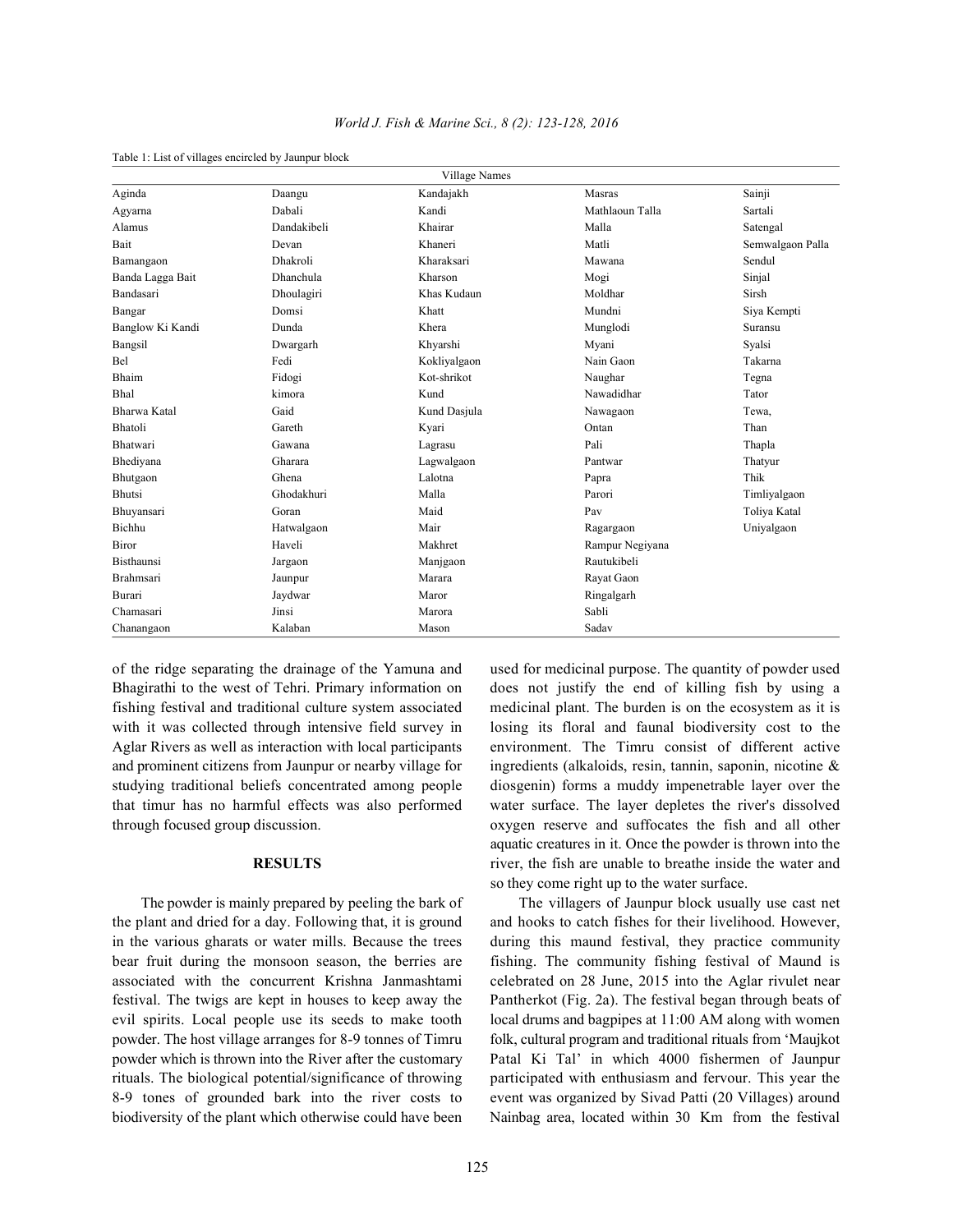*World J. Fish & Marine Sci., 8 (2): 123-128, 2016*



Fig. 2: Villagers of Jaunpur participated in Maund mela (Aglar-Yamuna valley): (a) Aglar River-festival site (b) Natives gathering at Aglar River; (c) Applying of *Timur* powder.



Fig. 3: Fishing during festival at Aglar River: (a) Participants catching fish using traditional gears; (b) Fish species collected by the community people; (c) Insects collected with fish species.

stretch [9]. The villagers think that it was a festival when including *Schizothorax* spp. (Locally Asela) was people danced, made merry and met old friends and abundantly caught, followed by *Mastacembalus armatus* relatives from various villages (Fig. 2b). Tonnes of Timru (locally gooj or baam), *Tor* spp. (locally mahseer or powder were applied around 12:45 PM into the Aglar dhansvi), *Barilius* spp., *Glyptothorax* spp., *Garra* spp., rivulet to paralyse the fish at a pre-destined place *Labeo* spp. etc. and 25 snakes were also killed (Fig. 3 a, b called *Maunkot* after which the chaotic rush to catch the fish was on, thus heralding the festival, *Maund* (Fig. 2c). sexual maturity in between 100g to >4-6 kg. The festival The Approximately 500 kg of fish was harvested by the fishing lasted till 4 PM and only 10% of the participants participants against the usual 1-2 tons, which may be due caught fish using various gears and methods, while the to reduced rainfall, water flow and loss of fish habitats majority returned empty-handed and disappointed.

& c). Most of the fish species caught were below their  $1<sup>st</sup>$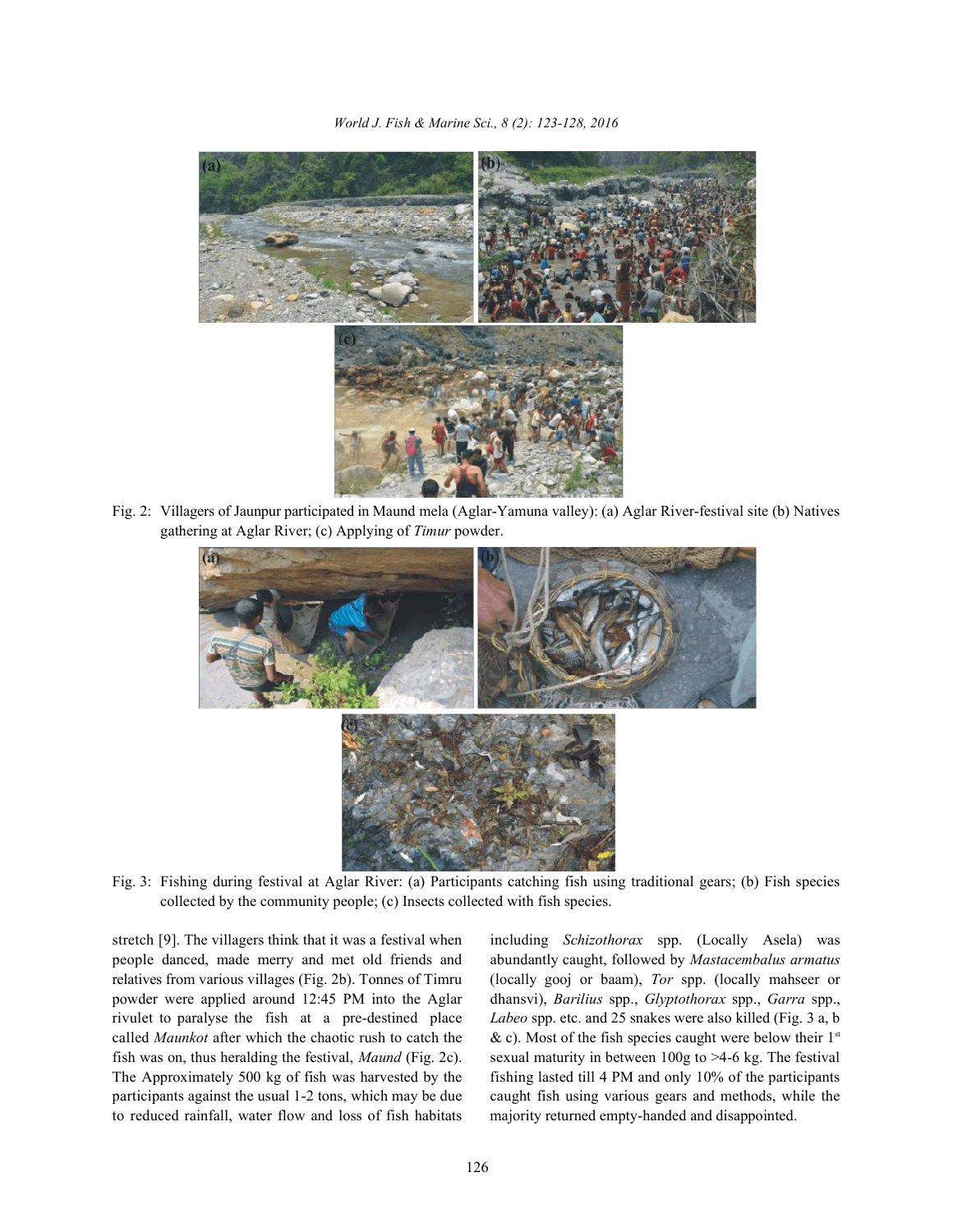

Fig. 4: Awareness campaign in Aglar River and festival coverage by the local daily newspapers: (a) Displaying poster to local people for conserving fish species; (b) Raising awareness among the community people participated in the fishing festival.

Board, Uttarakhand for conserving fish biodiversity maintaining a sustainable fishery from the Aglar River: and empowering Biodiversity Management Committee (BMC) in the region. A documentary film on maund mela • The Fisheries Development Department, State was prepared during the festival and a pamphlet on "Fish Biodiversity board and local NGO, s should organize conservation in Hill areas" (Fig. 4b) was also prepared and awareness programs for fishermen to highlight the distributed to create public awareness in the region. The importance of fish diversity, fishery resources event was well covered by several local media (Times of sustainability and impact of destructive/illegal India, Dehradun and Gahwal post) in their news for fishing methods on fishes etc., in various parts of the conservation of fish species in the region. The region region.

Biodiversity of aquatic animals including cold water • Reduce amount of timur powder as toxin. fisheries sector in open water bodies, is threatened and • Empower BMC (Biodiversity Management several indigenous fish species are on the verge of Committee) in the region for imposing fines and extinction, due to an increasing number of human providing training with special orientation to fishery interferences including, harmful fishing practices using resources sustainability and impacts of plant toxin and extracts etc. The plant toxins have an destructive/illegal fishing methods on fishes in order impact on the resources and may also affect rivers or to develop and conserve natural resource. streams. The study brought out some of these issues • To promote maund festival among tourists and and identified a number of follow up actions, including anglers as a heritage festival or central tourist event. some initiatives to raise the profile of *Timru* plant as **•** Conduct training programmers for BMC, Panchayat medicinal worth and strategies for conservation of fishery and local school teachers for awareness, sustained resources within the Garhwal region. communal and management efforts symbolically with

Community people all over the globe have The festival celebrated by the Jaunpuri community of discovered numerous plants species with toxic properties the district based on the indigenous traditional culture have an impact on the target resources and may also system passed on from generations since, independence affect non target species of river. This nature of fishing was very popular among the local people of the hill practices due to lack of awareness, knowledge and region. Nevertheless, it is important that National

**DISCUSSION** resources may also have impact on the environment. So During the festival, intervention program was development of livelihoods of rural community involving conducted by National Bureau of Fish Genetic Resources fisheries and aquaculture in the Garhwal Himalayan (NBFGR) to create mass awareness among the local region, It is time to give more emphasis on the role of community people who participated in the fishing festival aquatic resources in poverty alleviation and sustainable for conservation of fish species (Fig. 4a). The issue was livelihoods of people in the region. The following also discussed with, the Chairman of State Biodiversity scientific and policy interventions may be useful in far, it appeared that limited concern were given for

- 
- 
- 
- 
- less amount of powder in small man made pockets **CONCLUSION** and patches.